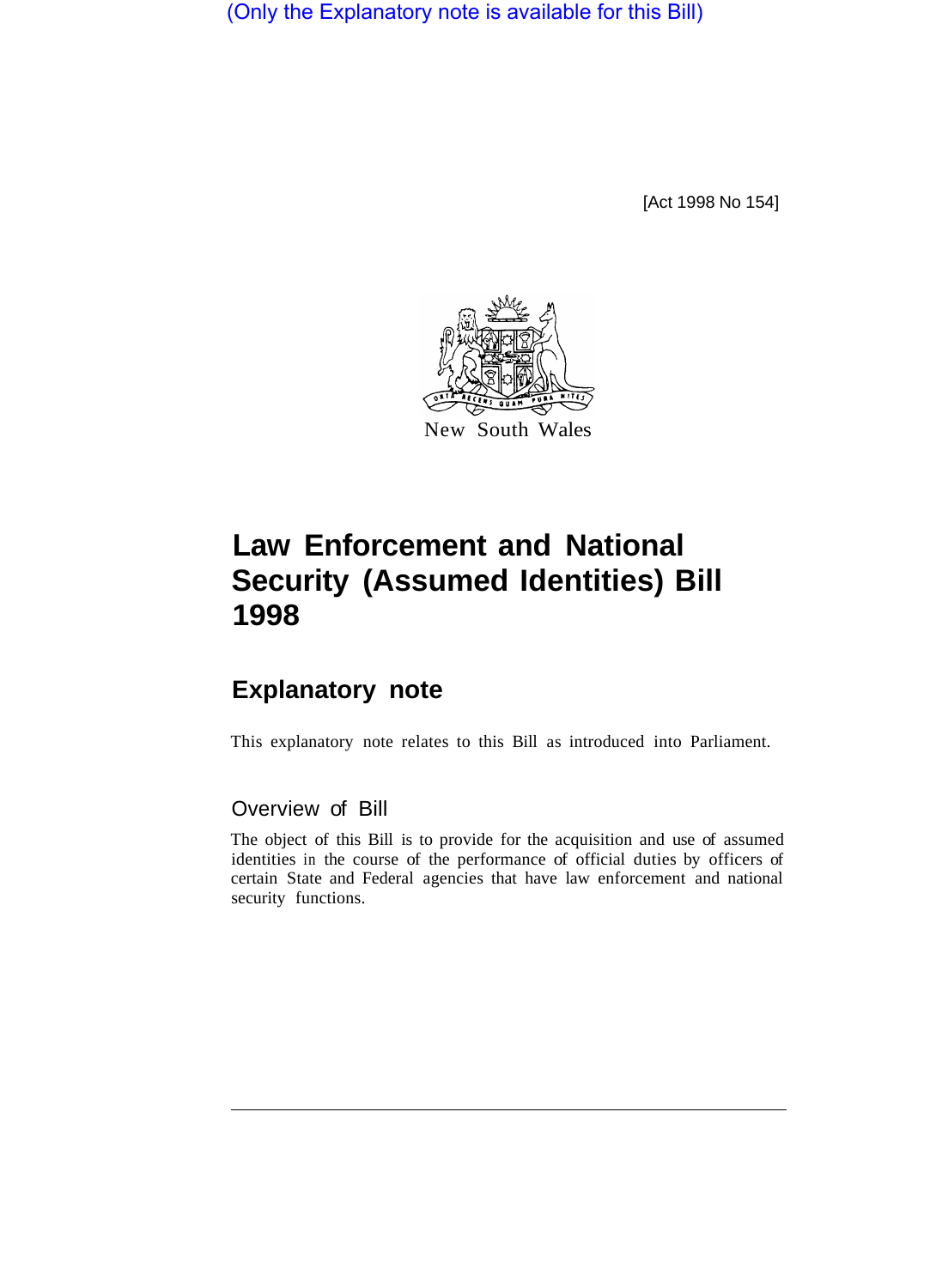Law Enforcement and National Security (Assumed identities) Bill 1998 [Act 1998 No 154]

Explanatory note

## Outline of provisions

#### **Part 1 Preliminary**

**Clause l** sets out the name (also called the short title) of the proposed Act.

**Clause 2** provides for the commencement of the proposed Act on a day or days to be appointed by proclamation.

**Clause 3** defines certain words and expressions used in the proposed Act. An important definition is that of *authorised agency* which means each of the following agencies:

- (a) the Police Service,
- (b) the Independent Commission Against Corruption.
- (c) the New South Wales Crime Commission.
- (d) the Police Integrity Commission.
- (e) such of the following agencies as may be prescribed by the regulations as authorised agencies for the purposes of the proposed Act:
	- (i) the Australian Federal Police.
	- (ii) the National Crime Authority.
	- (iii) the Australian Security Intelligence Organization,
	- (iv) the Australian Secret Intelligence Service.
	- (v) the Australian Customs Service.

#### **Part 2 Approval to acquire and use assumed identity**

**Clause 4** authorises the CEO of an authorised agency to give approval (an *assumed identity approval)* for the acquisition and use of an assumed identity by an officer of the agency.

**Clause 5** provides that an assumed identity approval authorises the officer concerned to acquire the assumed identity and use that identity when carrying out the officer's official duties.

**Clause 6** provides for government and private bodies, at the request of the CEO of an authorised agency who has granted an assumed identity approval, to prepare and provide evidence of the assumed identity and make entries under the assumed identity in registers and other records of information. Government bodies are authorised and required to comply with such a request. Private bodies are authorised but not required to comply.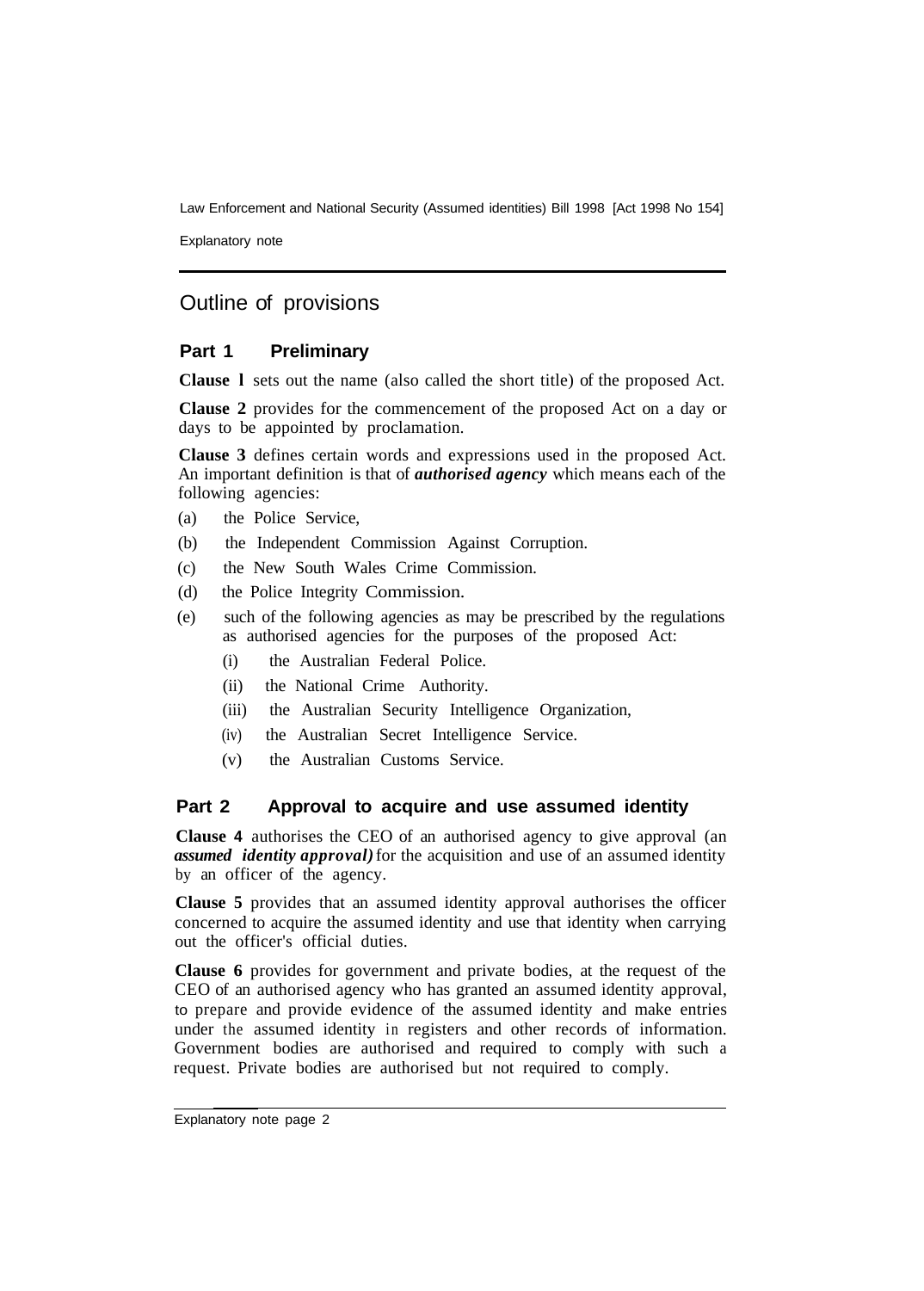Law Enforcement and National Security (Assumed Identities) Bill 1998 [Act 1998 No 154]

Explanatory note

**Clause 7** makes special provision for the making of entries under assumed identities in a register of births or marriages by the Registrar of Births, Deaths and Marriages. Such an entry cannot be made unless an eIigible Judge (under clause 8) orders the entry to be made on being satisfied that it is justified having regard to the nature of the duties being undertaken or to be undertaken by an officer under the assumed identity.

**Clause 8** provides for the nomination of Supreme Court Judges as eligible Judges for the purposes of clause 7.

**Clause 9** provides that things done in good faith under the authority of the proposed Act are not unlawful and do not constitute an offence or corrupt conduct.

#### **Part 3 Accountability**

**Clause 10** provides for the keeping of records by CEOs of authorised agencies about assumed identity approvals.

**Clause 11** requires a record kept under clause 10 to be audited at least every 12 months.

**Clause 12** requires authorised agencies to include in their annual reports a statement of certain matters concerning assumed identity approvals.

#### **Part 4 Miscellaneous**

**Clause 13** provides that the proposed Act binds the Crown.

**Clause 14** imposes restrictions on the disclosure in legal proceedings of the identity of an officer in respect of whom an assumed identity approval is or was in force.

**Clause 15** makes it an offence to make a record of, disclose or communicate information relating to the provision of evidence of identity or the making of an entry in a register or record under the authority of the proposed Act.

**Clause 16** is a power of delegation allowing the CEOs of authorised agencies to delegate functions under the proposed Act. The clause imposes limits on the number of delegations and the officers to whom functions can delegated.